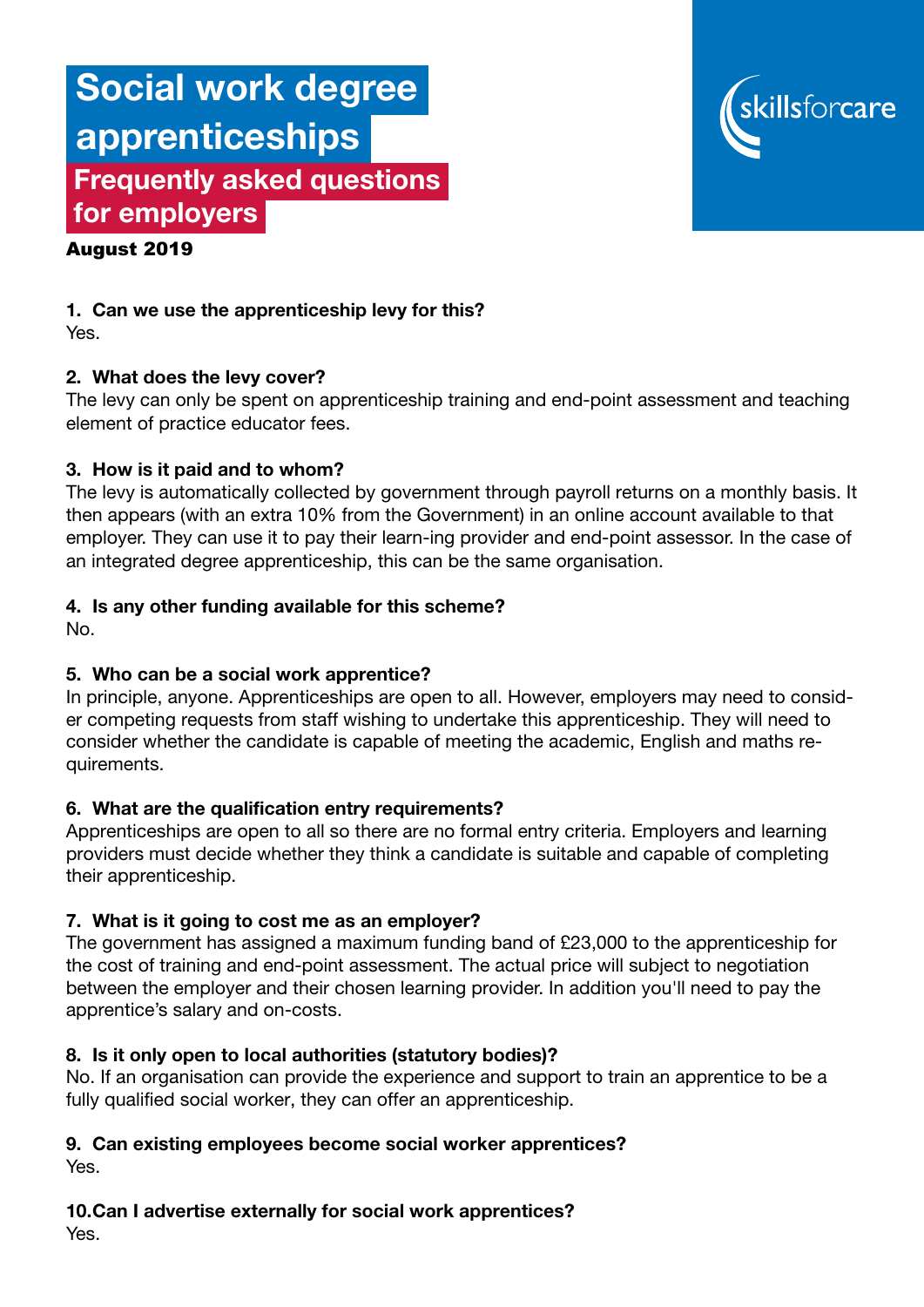## 11. Do social worker apprentices have to have a new employment contract?

This is entirely up to the employer. What they do have to sign is an apprenticeship agreement with the learning provider and apprentice setting out the role of each and the programme structure. Employers also have to sign a commitment statement.

### 12. What is the employer's responsibility?

To employ the apprentice for a minimum of 12 months on at least 30 hours a week and allow them to undertake off-the-job learning for at least 20% of their paid working hours.

### 13. What happens when they qualify as a social worker?

They have successfully completed their apprenticeship and it is then up to them and their employer as to what they do next.

## 14. What are the implications on employment rights for the apprentice?

Apprentices are employees and so have the same rights.

### 15. What will their final qualification be?

A degree in social work.

### 16. Is this a 'generic' social worker degree?

Social worker is a regulated profession and all social workers must be trained to work with adults and children and families. The degree must conform to this requirement.

#### 17. Is this at undergraduate or post-graduate level?

It is at undergraduate level. The job of social worker is achievable with a level 6 degree, i.e. a BA (Hons)/BSc (Hons).

### 18. Where do apprentices undertake their placements?

This is for the employer and the learning provider to agree between them.

#### 19. Can non-levy-paying employers access funding for the social worker apprenticeship?

Yes. The levy applies to all employers with an annual payroll bill of over £3m. Non-levy payers would pay 5% of the agreed cost of training and end-point assessment, the government pays the rest (so long as it is no more than the government-assigned cap on a monthly basis).

#### 20. If 20% off-the-job training (academic) is not sufficient, who will fund the additional cost?

The government has set a maximum funding band of £23,000. Levy paying employers can use their levy to pay up to this maximum. Non-levy payers draw down 95% of the cost from government up to this maximum. The actual price of training and assessment is down to the employer and learning provider to negotiate.

#### 21. Will the academic delivery be distance-learning or at a higher education institution site?

This arrangement is for the employer and learning provider to negotiate. There must be at least 20% of the apprentice's paid working hours spent in off-the-job learning. This means learning while not distracted by day-to-day work. [Government has published guidance on what this](https://www.gov.uk/government/publications/apprenticeships-off-the-job-training) [means in practice.](https://www.gov.uk/government/publications/apprenticeships-off-the-job-training)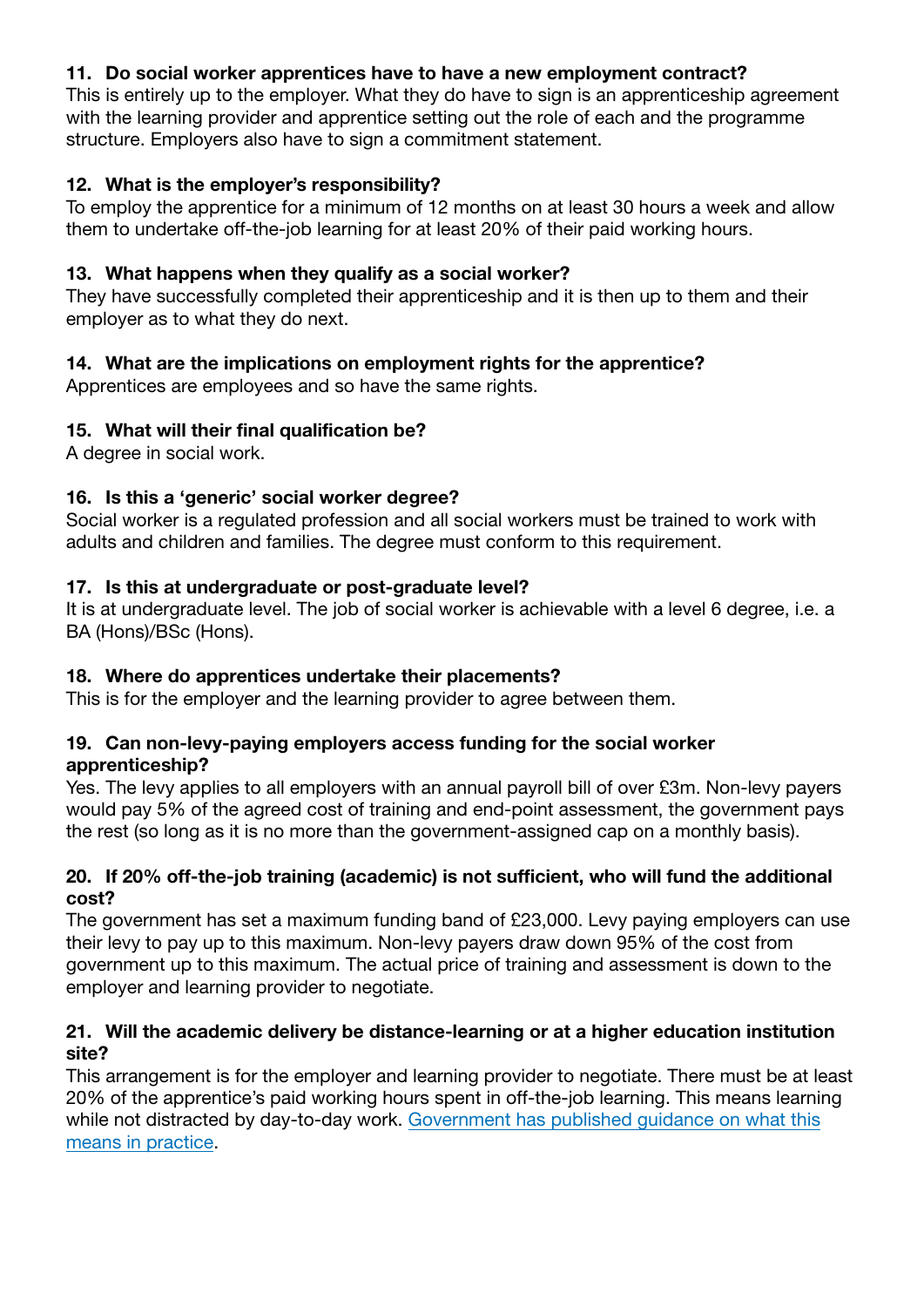## 22. What is the balance between work and study?

This arrangement is for the employer and learning provider to negotiate. There must be at least 20% of the apprentice's paid working hours spent in off-the-job learning. This means learning while [not distracted by day-to-day work. Government has published guidance on what this](https://www.gov.uk/government/publications/apprenticeships-off-the-job-training) means in practice.

### 23. How do I recruit an apprentice?

Recruitment methods are entirely up to the employer. Government supplies guidance for employers on how to recruit [here](https://www.apprenticeships.gov.uk/employer/hire-an-apprentice). They can also ask their learning provider to advertise the apprenticeship on the [government website](https://www.gov.uk/recruit-apprentice)

### 24. What happens if the apprentice fails the end-point assessment?

The assessment plan says if an apprentice fails the end-point assessment he/she is permitted to re-take it after one month and within six months, but not after six months from the assessment decision date (unless the apprentice is deferred due to sickness, or maternity leave, which is to be determined by the assessment organisation). An apprentice is permitted to re-take the fail component(s) of the end-point assessment once within the permitted timeframe. The maximum grade they can be awarded is 'pass'.

25. If there are extenuating circumstances (eg sickness, injury, bereavement) when an apprentice sits an element of the EPA they can re-sit it within six months of the original date and the appropriate grade should be awarded.

### 26. How much do I need to pay the apprentice?

There is a minimum wage for apprentices, depending on their age but employers are welcome to pay whatever they choose. Wage rates are available on the [Government website](https://www.gov.uk/take-on-an-apprentice/pay-and-conditions-for-apprentices).

#### 27. How long will it take to complete?

It is estimated that the programme will take typically 36 months. Depending on individual circumstances, it could take less or more time. Learning providers can develop programmes of between 30-42 months.

### 28. As an employer, can I set the essential criteria?

Yes, employers will need to set essential criteria to determine whom they will sponsor.

#### 29. Do I need to take on an apprentice?

No.

### 30. What happens to the levy funding if I don't take on an apprentice?

Any levy payment not spent after 24 months will be reclaimed by the government.

#### 31. What are the contractual arrangements for an apprentice (i.e. does it need to be an apprenticeship contract or a continuation of existing contract with the extension of a learning arrangement)?

This is entirely up to the employer. What they do have to sign is an apprenticeship agreement with the learning provider and apprentice setting out the role of each and the programme structure. Employers also have to sign a commitment statement. The contract must last at least as long as the apprenticeship programme to allow completion.

### 32. Who is responsible for the apprentice (i.e. practice educator/supervisor)?

This is for the employer to determine.

#### 33. How do I procure a higher education institution to deliver the academic/assessment element of the apprenticeship?

Employers can only use learning providers who are on both the government's Register of Apprenticeship Training Providers and the Register of End-Point Assessment Organisations.